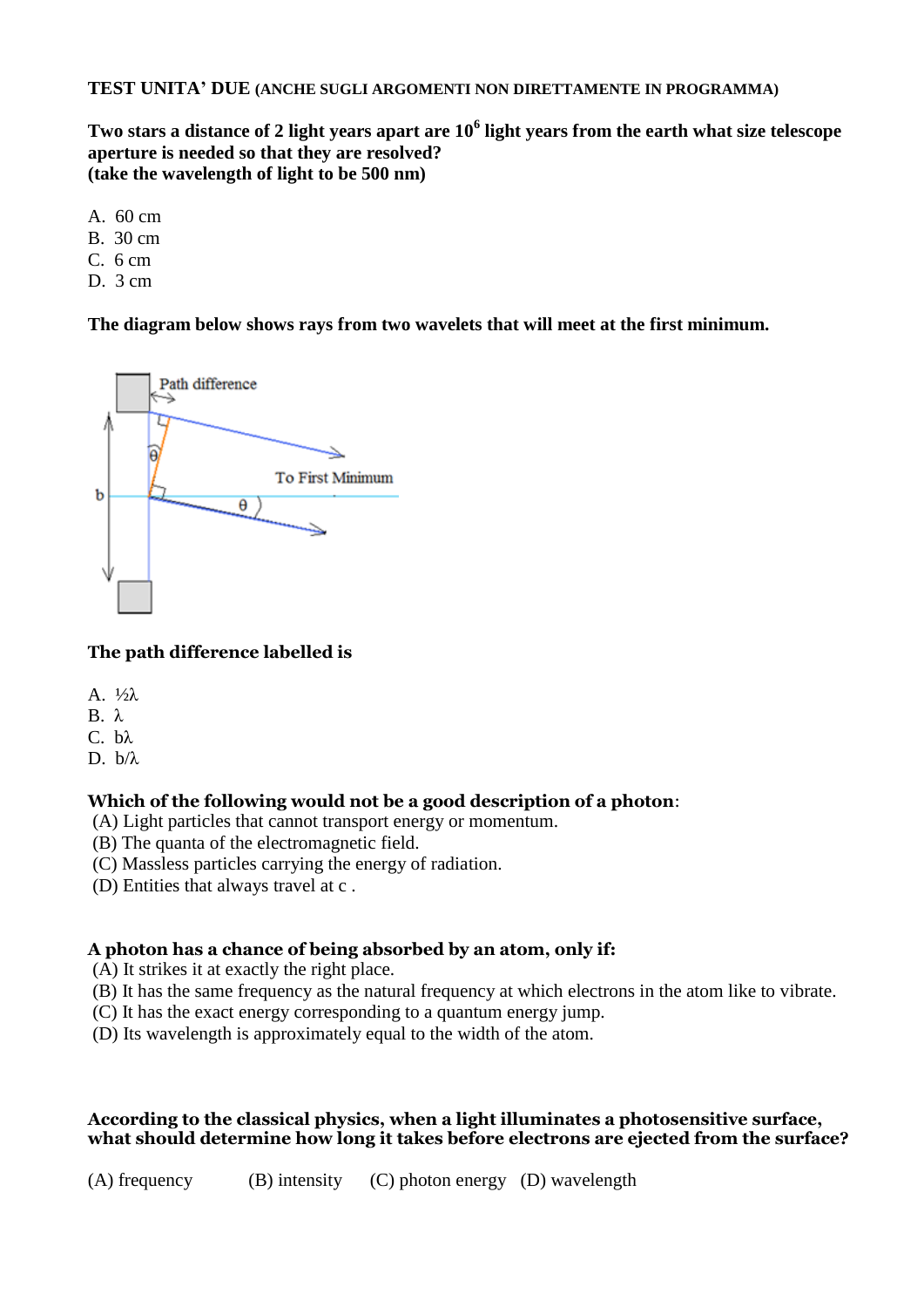#### **The diagram below represents the light from 5 wavelets that meet to form the 1st minimum in the diffraction pattern shown.**

Note: The distance to the pattern is much further than the diagram so even though the rays look parallel they are not quite.



# **The phase difference between the wavelet from R and the wavelet from S is**

- $A \cdot 0$
- B. 2π
- C.  $\pi$
- D.  $\frac{1}{2}$ π

### Light of wavelength 600nm is incident on a slit of width 0.01mm. A diffraction pattern is **formed on a wall 5m from the slit, the width of the central maxima is**

- A. 6 cm
- B. 3 cm
- C. 60 cm
- D. 30 cm

**If the ionisation potential of hydrogen atom is 13.6 volt, the energy required to remove an electron from the second orbit of hydrogen atom is**

- (A) 0.85 eV
- (B) 1.51 eV
- (C) 3.4 eV
- (D) 13.6 eV

# **In a Young's Double Slit interference pattern, the fourth maximum has an irradiance that is roughly:**

- (A) As bright as the central maximum.
- (B) Half as bright as the central maximum.
- (C) 8% as bring as the central maximum.
- (D) 0.08% as bright as the central maximum.

# **What color of light is emitted when an electron moves from the third energy level to the second energy level?**

(A) red (B) yellow (C) blue-green (D) violet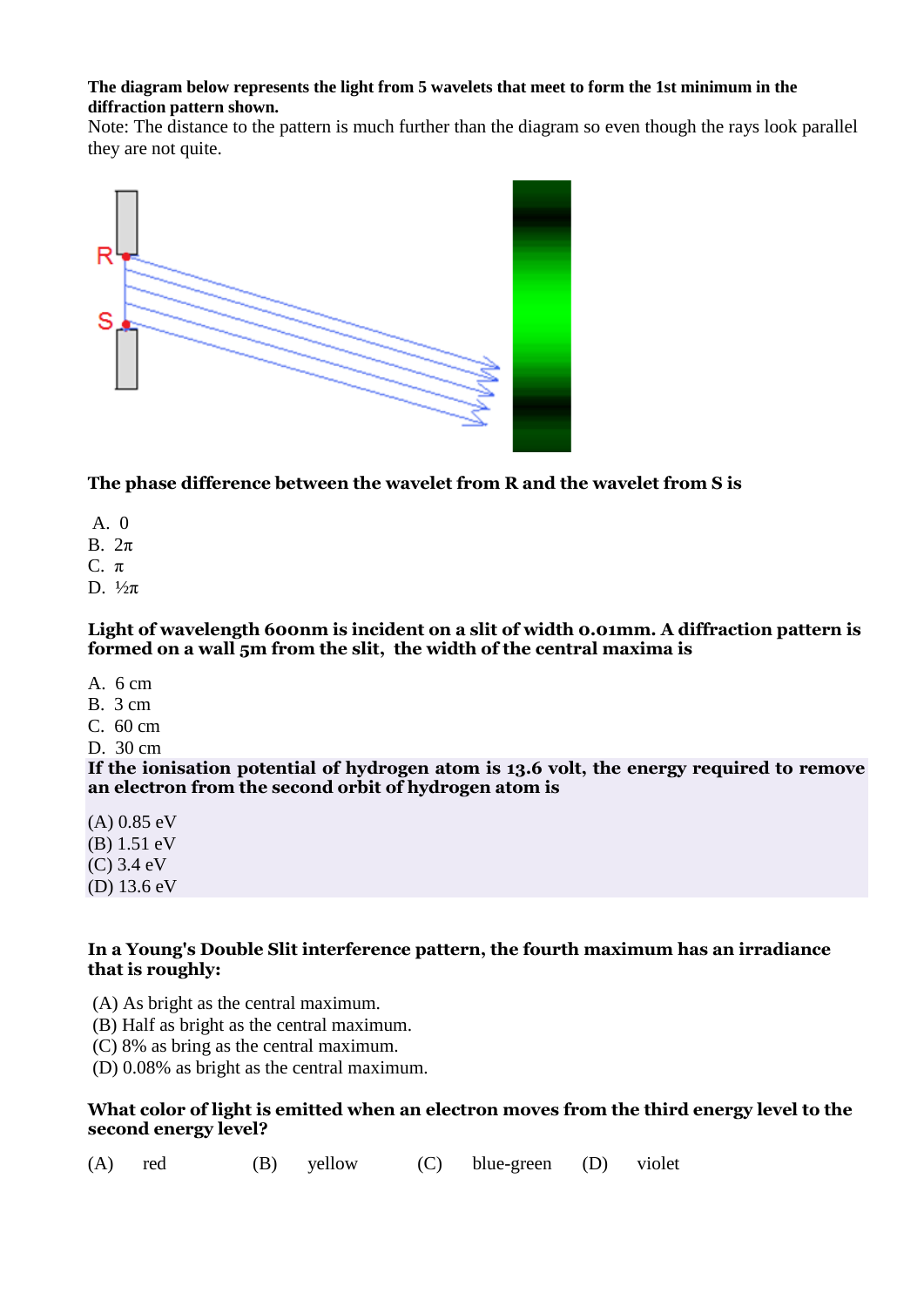#### **If the finite width of the slits was taken into account, one would expect the fourth maximum of the double slit interference pattern to be:**

- (A) Brighter than when the slits are assumed to be infinitesimally thin.
- (B) Less bright than when the slits are assumed to be infinitesimally thin.
- (C) About the same brightness as when the slits are assumed to be infinitesimally thin.
- (D) More or less bright, depending on the width of the slits and the wavelength of the light

**In the hydrogen spectrum the frequency of a line resulting from the transition of the**  electron from the orbit of quantum number  $n_x$  to quantum number  $n_1$  is f. In a hydrogen**like atom the** *same transition* **gives rise to a spectral line of frequency 9***f***. The hydrogenlike atom has atomic number** 

 $(A)$  1

(B) 2

(C) 3 (D) 6

**The picture below is from a simulation of single slit diffraction showing the wavelength λ and the width of the principal maximum w. If the slit is made narrower:**



- A. w will decrease and λ will increase.
- B. w will increase and  $\lambda$  will stay the same
- C. w will stay the same but  $\lambda$  will increase.
- D. w will stay the same but  $\lambda$  will decrease.

# **The wavelength of a photon with an energy of 3.6 eV is**:

- (A) 869 nanomters.
- (B) 345 nanometers
- (C) 543 nanometers
- (D) 552 nanometers.